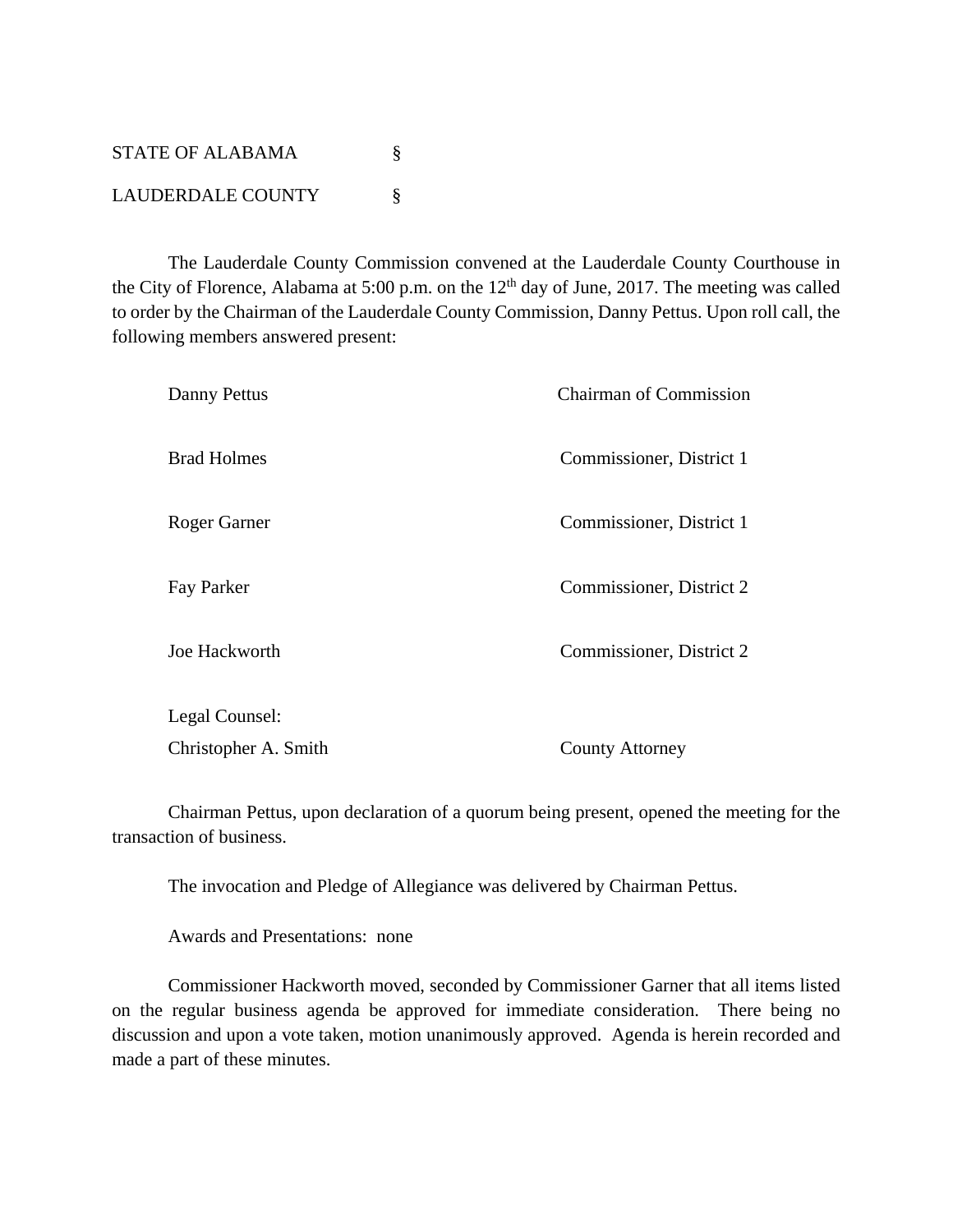Commissioner Parker moved, seconded by Commissioner Garner that the minutes of the last regular meeting be approved for recording. There being no discussion and upon a vote taken, motion unanimously approved.

Commissioner Parker moved, seconded by Commissioner Garner to approve a resolution that authorizes the request of the Absentee Elections manager to appoint three Absentee Election clerks for the months of August and September of this year to aid in the absentee election process for the Special Primary Election and the Special Primary Runoff Election. The clerks will be authorized for each election as requested and will be paid a rate of eleven dollars per hour. There being no discussion and upon a vote taken, motion unanimously approved. Resolution is herein recorded and made part of these minutes.

Commissioner Holmes moved, seconded by Commissioner Garner to approve a resolution that states that the Lauderdale County Commission will pay the Coordinator of the Community Mental Health Officers Program three thousand dollars annually. Any necessary budget amendments are herein authorized for the financial management of this agreement. There being no discussion and upon a vote taken, motion unanimously approved. Resolution is herein recorded and made part of these minutes.

Commissioner Garner moved, seconded by Commissioner Parker to approve a resolution to approve payment of two hundred seventy-five dollars to the Shoals Chamber of Commerce Foundation. This payment will be paid out of the Tourism Fund. There being no discussion and upon a vote taken, motion unanimously approved. Resolution is herein recorded and made part of these minutes.

 Commissioner Holmes moved, seconded by Commissioner Hackworth to approve a resolution authorizing Probate Judge William Motlow to update the job descriptions of two positions in the Probate Office. The two positions are UCC Clerk and Voter Records Clerk. There being no discussion and upon a vote taken, motion unanimously approved. Resolution and copy of both updated job descriptions are herein recorded and made part of these minutes.

 Commissioner Holmes moved, seconded by Commissioner Parker to approve a resolution that authorizes three appointments to the Lauderdale County Agriculture Authority. The three appointments are Roger Garner, Joe Hackworth, and Judge Edward Tease. Commissioner Garner explained that the Agriculture Authority will be the governing board which will handle the money and hiring of a director for the new center. Commissioner Garner also stated that there will be an advisory council in addition to the Agriculture Authority Board which will be made up of people who are experts in the field who will advise the director and assist in planning events. Commissioner Parker stated that Roger Garner and Joe Hackworth were picked for the Agriculture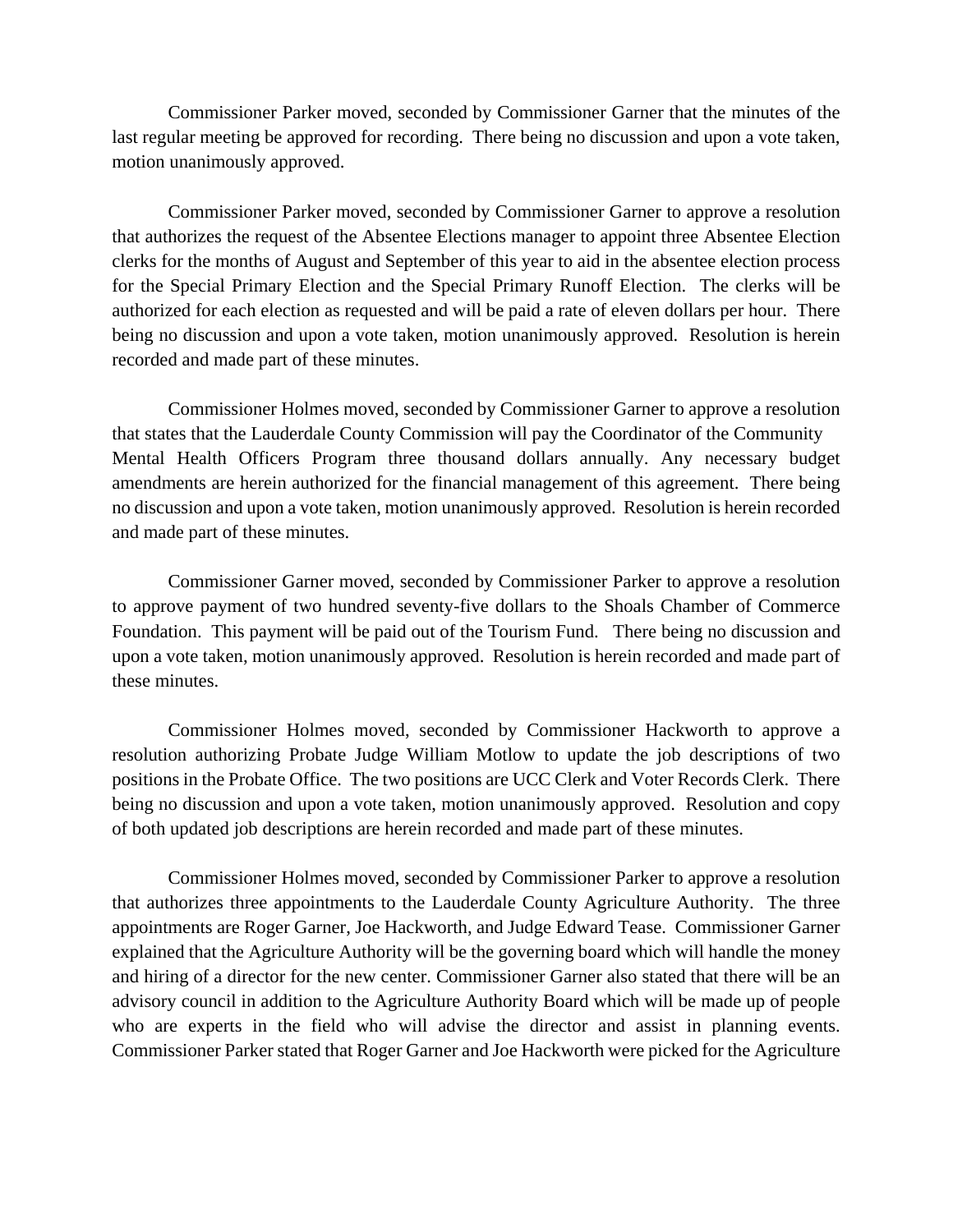Authority board because they have been working on this project from the beginning and he also stated that Judge Tease would bring legal expertise to the board. Commissioner Holmes stated that the board members will be working on the loan for the building, the construction of the building and they will also hire the director who will handle the day to day operations and events. Commissioner Holmes stated that he has confidence in the appointments that the Commission has chosen. Commissioner Hackworth stated that he is honored to be appointed to this board and that the advisory council will be the people with the expert knowledge and provide the input needed. Commissioner Hackworth also stated that the advisory council will not be encumbered like the executive board will be. There being no further discussion, a roll call vote was taken.

 Commissioner Hackworth – abstain Commissioner Parker – yea Commissioner Holmes – yea Commissioner Garner – abstain

 and upon vote taken, motion unanimously approved. Resolution is herein recorded and made part of these minutes.

 Commissioner Parker moved, seconded by Commissioner Garner to approve a resolution authorizing the Florence-Lauderdale County Emergency Management Agency to purchase a new 2017 Ford F350 truck at a cost of forty-eight thousand eight hundred dollars. The truck will be purchased from the Alabama State Bid List. An amount of forty thousand eight hundred seventy dollars will be paid out of the current budget with the remaining balance of seven thousand nine hundred thirty dollars being paid out of excess Tennessee Valley Authority Funds. Commissioner Parker asked the Florence-Lauderdale Emergency Agency director, George Grabryan, about the trucks under carriage. Mr. Grabryan stated that the truck will be just like the other trucks purchased. There being no further discussion and upon a vote taken, motion unanimously approved. Resolution is herein recorded and made part of these minutes.

 Commissioner Holmes moved, seconded by Commissioner Parker to approve a resolution that authorizes the Lauderdale County Road Department to repair a 2006 Komatsu Bulldozer at a cost of eighteen thousand two hundred seventy-three dollars. This repair work will be done by Tractor and Equipment Company of Birmingham, Alabama. Commissioner Holmes asked the Lauderdale County Engineer, Eric Hill, to explain the repair and cost. Mr. Hill stated that there has been a change in the bid law which now states that an equipment repair cost under twenty-two thousand dollars does not have to be bid out. Mr. Hill also stated that this revision applies to heavy equipment only. Commissioner Garner asked Mr. Hill what the cost would be for a new bulldozer and Mr. Hill replied that the cost would be well over one hundred thousand dollars. Commissioner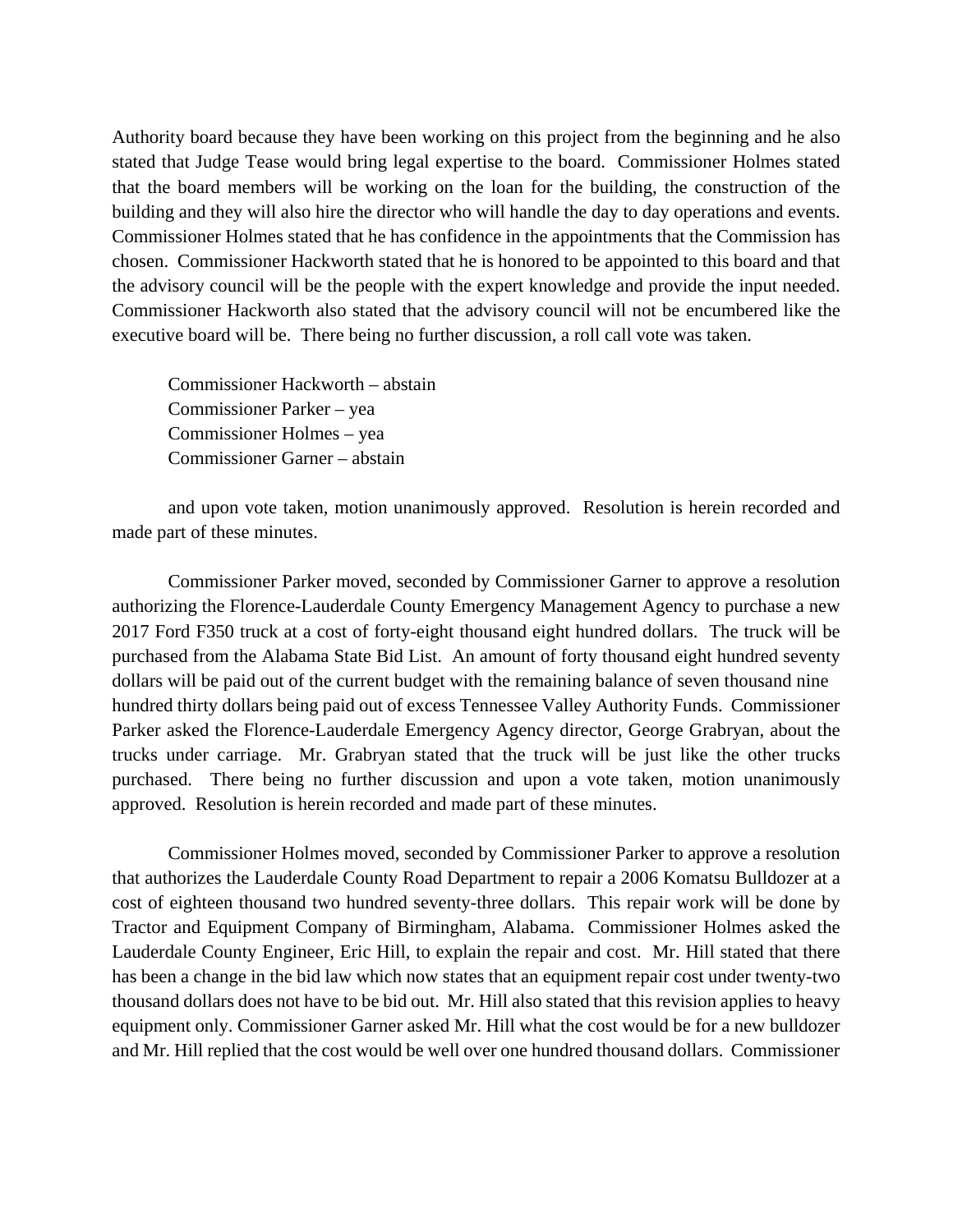Parker asked Mr. Hill if the Road Department has a backup bulldozer and Mr. Hill replied yes, they do have a backup. Commissioner Hackworth asked what we know about the company that is doing the repair work and Mr. Hill replied that they are the dealer that the bulldozer was purchased from. There being no further discussion and upon a vote taken, motion unanimously approved. Resolution is herein recorded and made part of these minutes.

 Commissioner Holmes moved, seconded by Commissioner Garner to approve a resolution that authorizes the resurfacing and widening of Lauderdale County Road 144 from County Road 47 to County Road 33 which is ATRIP Project # STPNU-3916(251). The bid was awarded by the Alabama Department of Transportation to MidSouth Paving, Inc. of Birmingham, Alabama. The County's portion of the cost for the above project is one hundred nineteen thousand one hundred seventy dollars and nine cents. Commissioner Holmes stated he has looked at County Road 144 and that he is glad that the Lauderdale County Engineer, Eric Hill, has made sure that the repairs are being done correctly. Commissioner Holmes also stated that the Road Department has spent a lot of time repairing the road and he wants to thank Mr. Hill for that. There being no further discussion and upon a vote taken, motion unanimously approved. Resolution is herein approved and made part of these minutes.

 In compliance with competitive bid laws of the State of Alabama, sealed bids were advertised for Bid No. LA-2017-1, "Various Print Bids". Bid responses were received, publicly opened, and read aloud on June  $9<sup>th</sup>$ , 2017. A bid tabulation sheet was prepared for the Commissioners review. Chairman Pettus referred to Lauderdale County Administrator, Brenda Bryant, for her recommendation. Ms. Bryant stated that there were two bidders, Harold Printing and Printers & Stationers, both of Florence, Alabama. Ms. Bryant stated that she recommends that Printers and Stationers be awarded the Probate Election Workers Appointment Notice Postcards, Probate Election Workers School of Instruction Certificates, Revenue Tax Notices, and the Revenue Assessment Sheets as they were the low bidder on those items. Ms. Bryant stated that she recommends that Herald Printers be awarded the Revenue Tax Receipts as they were the lowest bidder on that item. Commissioner Parker moved, seconded by Commissioner Holmes to award the items to the lowest bidder. There being no further discussion and upon a vote taken, motion unanimously approved. Bids to be awarded as recommended to Printers and Stationers and Herald Printers, both of Florence, Alabama. Bid tabulation is herein recorded and made part of these minutes.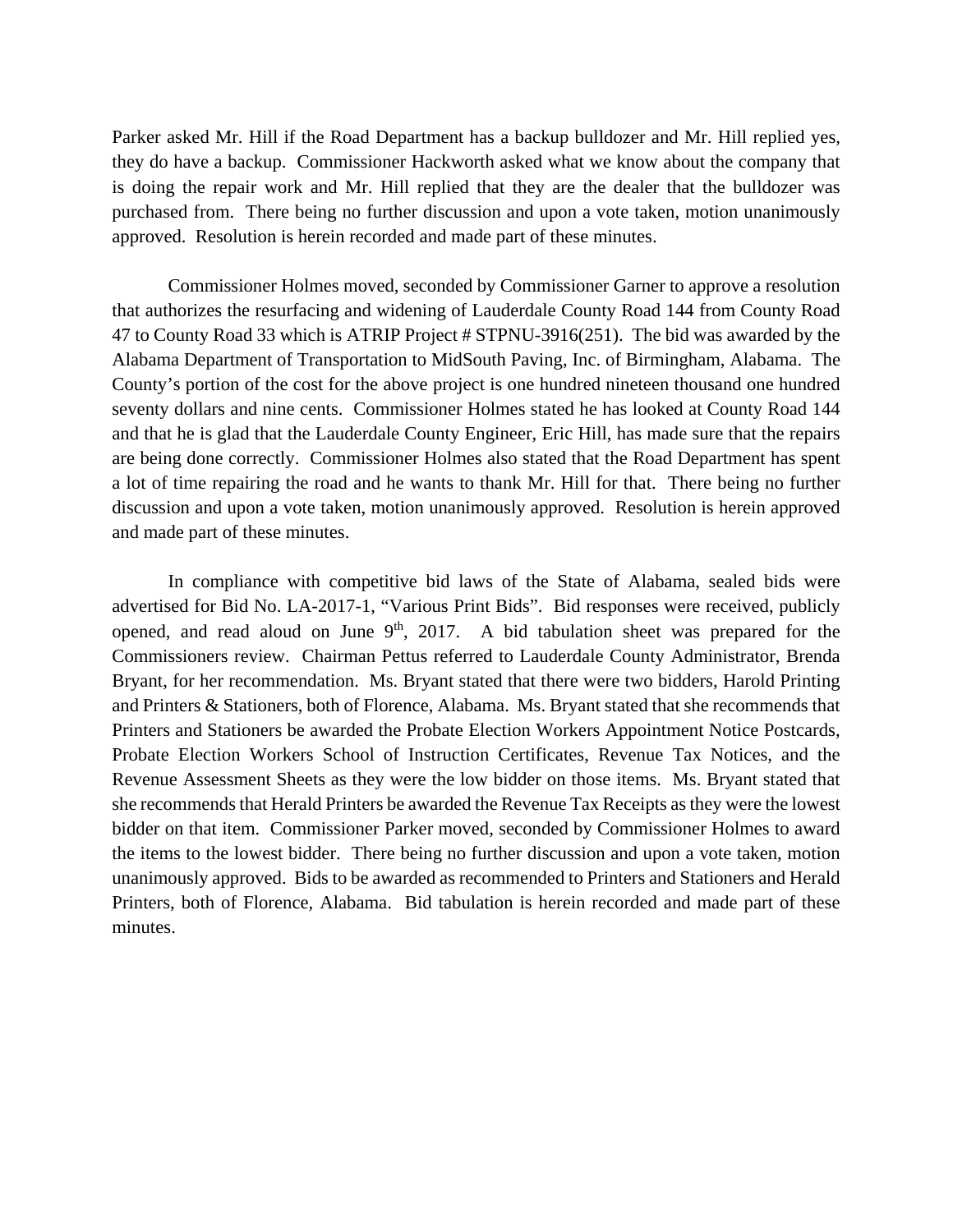The Lauderdale County Sheriff's Department requested that Chief Deputy Richard Richey be allowed to attend the Fraternal Order of Police National Conference in Nashville, Tennessee. The conference will be held from August  $27<sup>th</sup>$  until August  $31<sup>st</sup>$ ,  $2017$ . Commissioner Parker moved, seconded by Commissioner Garner. There being no discussion and upon a vote taken, motion unanimously approved. Travel is herein approved and made part of these minutes.

The Lauderdale County Revenue Commissioner, Danny Hendrix, requested that the Lauderdale County Commission extend the medical leave of one of his employees to July  $1<sup>st</sup>$ , 2017. All proper medical paperwork has been completed and is in order. The Lauderdale County Sheriff, Rick Singleton, requested that the Lauderdale County Commission allow one of his employees to go on Family Medical Leave to begin when all sick, annual, and comp time has been used. In addition, this medical leave is under special circumstances and time off is to be used in sections. All proper paperwork has been completed. Commissioner Holmes moved, seconded by Commissioner Hackworth. There being no discussion and upon a vote taken, motion unanimously approved. Both Leaves are approved and made part of these minutes.

The invoiced bills were audited, allowed, and ordered to be paid upon a motion by Commissioner Parker and seconded by Commissioner Garner. There being no discussion and upon a vote taken, motion unanimously approved.

## CHECKS ISSUED MAY 22nd, 2017 THROUGH JUNE 11<sup>th</sup>, 2017

| <b>GENERAL-SPECIAL</b><br>CHECK #52069-52134                          | \$612,102.27 |
|-----------------------------------------------------------------------|--------------|
| <b>AGRI-BUSINESS FUND</b><br>CHECK #3553-3560                         | \$1,043.86   |
| <b>LEPA FUND</b><br>CHECK #7801-7814                                  | \$8,698.61   |
| <b>GASOLINE TAX FUND</b><br>CHECK #16363-16385 (CHECK #16377 IS VOID) | \$281,286.05 |
| PUBLIC BLDG., R & B SPECIAL<br>CHECK # N/A                            | 0.00         |
| PUBLIC HIGHWAY & TRAFFIC FUND<br>CHECK $# N/A$                        | 0.00         |
| AL. TRUST CAPITAL IMPROVEMENT FUND<br><b>CHECK #326</b>               | \$22,175.00  |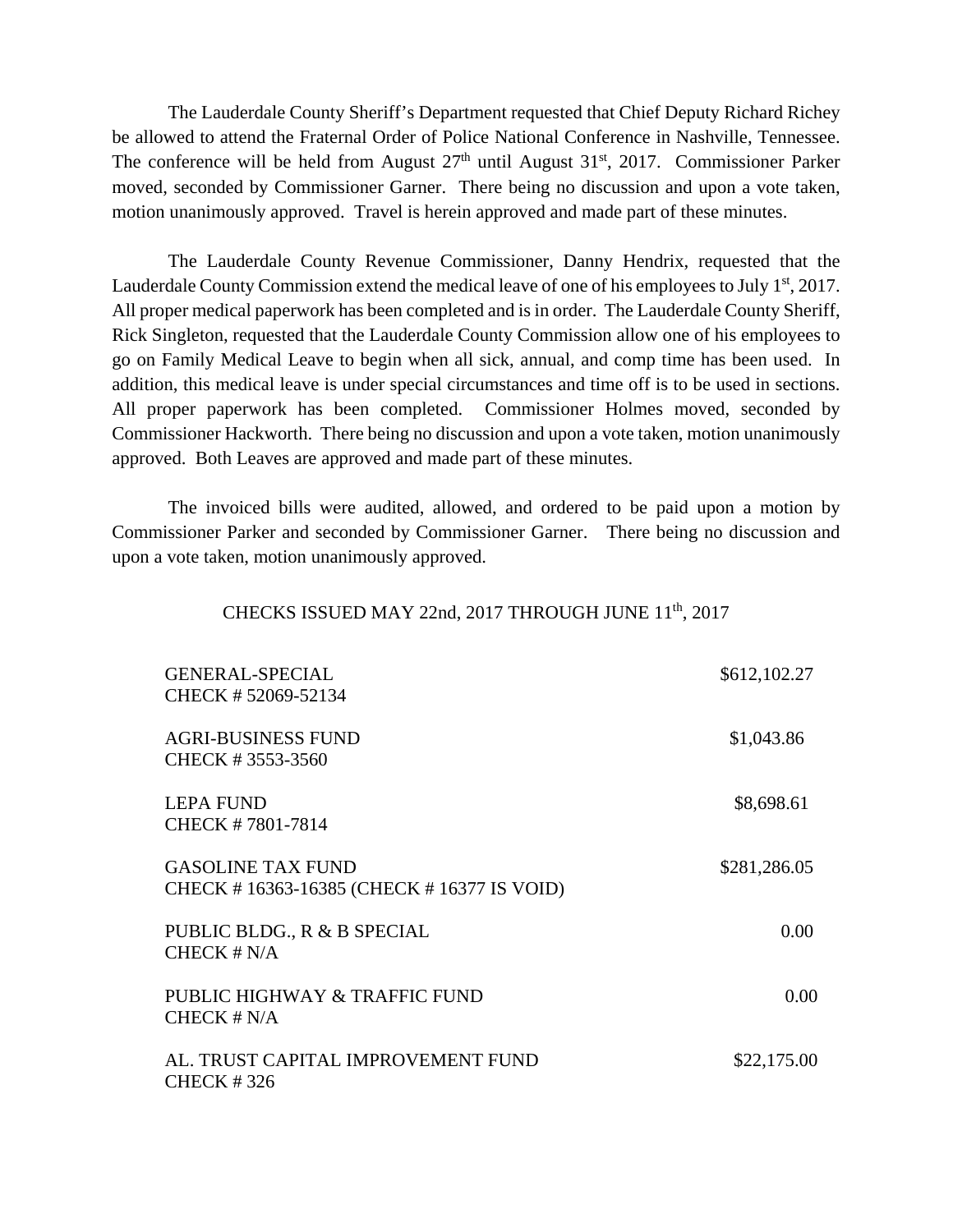| <b>RRR GASOLINE TAX FUND</b><br><b>CHECK #644</b>     |              | \$642,054.65   |
|-------------------------------------------------------|--------------|----------------|
| <b>REAPPRAISAL FUND</b><br>CHECK # 11082-11101        |              | \$48,179.50    |
| REAPPRAISAL MONEY MARKET<br><b>CHECK #559</b>         |              | \$100,000.00   |
| TOURISM, REC. & CONVENTION FUND<br><b>CHECK #447</b>  |              | \$15,000.00    |
| <b>RSVP FUND</b><br>CHECK #16931-16942                |              | \$4,677.67     |
| <b>CHILD PROTECTION FUND</b><br>CHECK # N/A           |              | 0.00           |
| <b>SERIES 2001 DEBT SERVICE FUND</b><br>CHECK # N/A   |              | 0.00           |
| <b>CDBG FUND</b><br>CHECK # N/A                       |              | 0.00           |
| <b>SOLID WASTE FUND</b><br>CHECK # 6867-6892          |              | \$152,122.05   |
| <b>ACCOUNT PAYABLE FUND</b><br>CHECK # 38961-39041    |              | \$264,324.86   |
| FIRE PROTECTION FEE FUND<br>CHECK # N/A               |              | 0.00           |
| <b>INDUSTRIAL DEVELOPMENT TAX FUND</b><br>CHECK # N/A |              | 0.00           |
| <b>TOBACCO TAX FUND</b><br><b>CHECK #2991</b>         |              | \$10,179.00    |
| <b>TVA TAX FUND</b><br>CHECK #5489-5500               |              | \$385,558.09   |
|                                                       | <b>TOTAL</b> | \$2,547,401.61 |